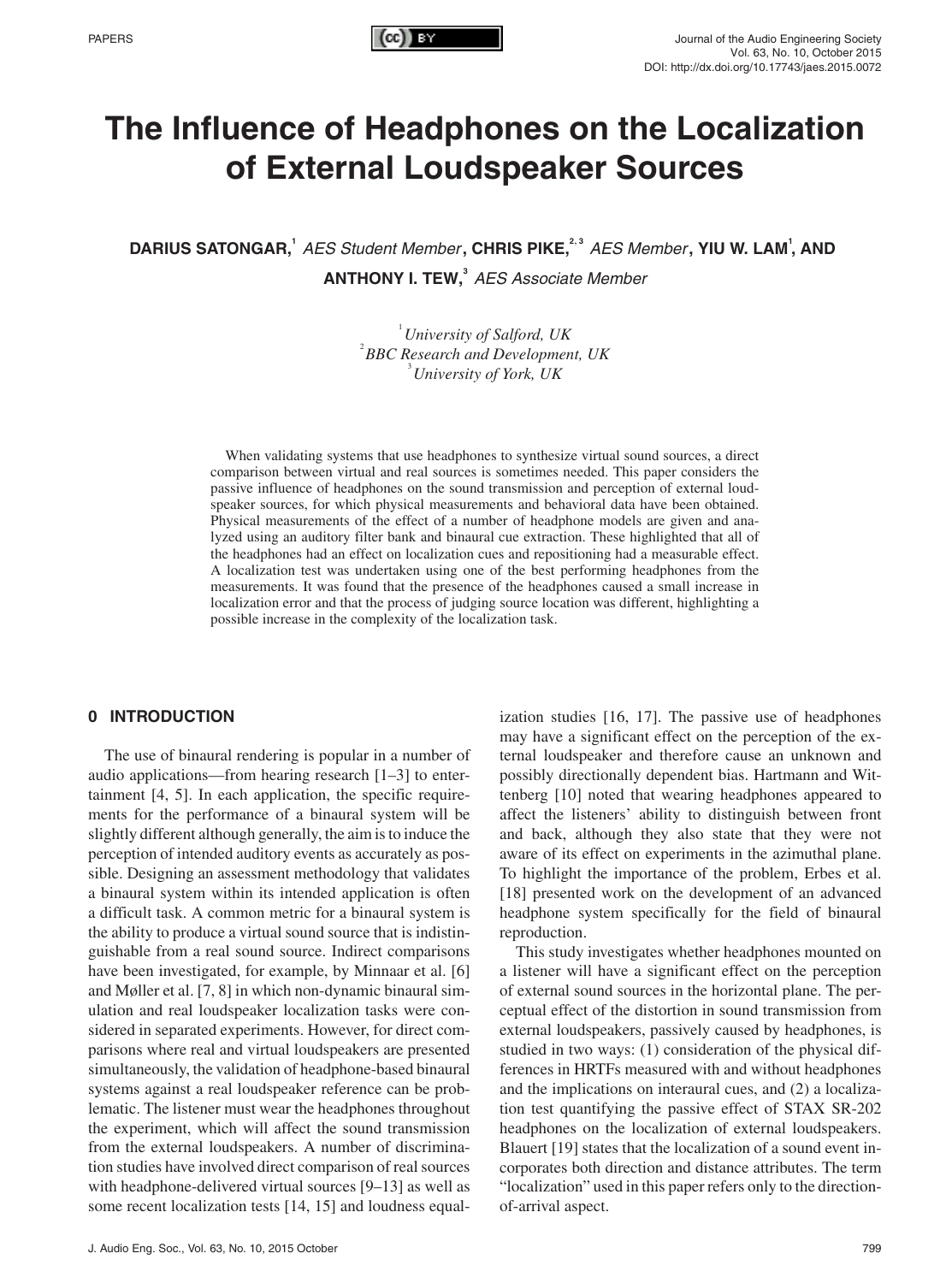There are a number of possible approaches to compensate for the effect of headphones on the perception of external sound sources. Moore, Tew, and Nicol [20] investigated the compensation of headphone transmission effects using the headphones directly, where compensation filters were derived from HRTF measurements with and without headphones coupled. Their results highlighted attenuation at frequencies above 1 kHz. The authors highlighted that at frequencies above 1 kHz, headphones produced signals that were of the same order of magnitude as the loudspeaker source. Another possibility is to fit earphones with outward facing microphones to create a pseudoacoustic approximation of the external sounds as demonstrated by Härmä et al. [21]. By filtering the signal received by the microphones to compensate for the earphone response and minimizing leakage through the headset design and listening level, the system is a realistic possibility. Virtual sources are then synthesized using transfer functions also measured at the microphones on the binaural headset. Here both the "real" and "virtual" signals are approximations of the real loudspeaker sound at the ear canal entrance, since they are measured at a point outside the ear canal where some source direction dependence still exists [22]. The pseudoacoustic loudspeaker sources also contain other errors, such as leakage of the external signal through the earphones, which varies individually due to earphone fitting, a delay introduced by filtering in comparison to the leaked signal, and alteration of the pressure division at the entrance to the ear canal.

Making HRTF measurements with headphones worn would mean the transmission from both real and simulated loudspeakers is affected by the passive filtering effect of the headphones but would allow for direct comparison between the two systems. This approach was implemented by Völk  $[16, 23]$  and later studies  $[15, 13]$  for both a dummy head and real listeners. If the headphones do not have a perceptually significant effect on transmission from external sound sources to the ear then no additional processing is required to compensate for the presence of the headphones. This is dependent upon the physical headphone construction. Previous studies have used this approach. Zahorik et al. [9] state that the supra-aural headphones used in their study were chosen for "minimal acoustic obstruction," while Lindau and Weinzeirl [12] state that their chosen circum-aural electrostatic headphones were "relatively acoustically transparent." However no verification of these statements is provided in those studies. Langendijk and Bronkhorst [11] did provide physical measurements of the headphone effect and analysis in terms of interaural level and phase differences and time of arrival, showing minimal effects, but in this test earphones were only suspended close to the pinnae and not directly coupled.

Regardless of whether the effect of headphones is perceptible, it is valuable to measure the effect that they have so an informed decision can be made about methodologies for direct comparison of real and virtual sound sources. Work presented in this paper is a development of the paper presented in [24].

Table 1. Description of the headphones under test for physical measurements

| Headphone Model Ear Coupling Transducer |                            |         | Open/Closed |  |
|-----------------------------------------|----------------------------|---------|-------------|--|
| Sony MDR-V500                           | Supra-aural Dynamic        |         | Closed      |  |
| Sennheiser HD650                        | Circum-aural               | Dynamic | Open        |  |
| <b>AKG K601</b>                         | Circum-aural Dynamic       |         | Open        |  |
| Sennheiser HD800                        | Circum-aural               | Dynamic | Open        |  |
| STAX SR-202                             | Circum-aural Electrostatic |         | Open        |  |

#### **1 PHYSICAL MEASUREMENTS**

To explore the perceptual significance of headphones on the distortion of transmission from external speakers to the ear, measurements were made on a number of available headphone sets. The measurements were taken to give an indication of the filtering effect the headphones had on the transmission from external sound sources. Similar perceptually motivated transfer function analysis has also been undertaken for head-related impulse response measurements [25]. A range of headphones was chosen that are commonly used in binaural experiments as well as attempting to show a range of different models. The Sony MDR-V500 model was chosen as the only closed-back headphone to give a "worse-case scenario." Table 1 lists the headphone sets measured. The terminology "open/closed" in Table 1 refers to the manufacturers design specification usually meaning that sounds from the outside can be heard when wearing the headphones as opposed to any measured objective criteria [22].

## **1.1 Method**

Measurements were made in the semi-anechoic chamber in the University of Salford Acoustic Research Centre. This has a hard floor surface and acoustically absorbent walls and ceiling. The chamber has a working volume of  $4.2 \times 3.3 \times 3.0$  m and background noise level of 3.8 dBA. Transfer function measurements were made using the exponential swept-sinusoid method. The B&K Head and Torso Simulator (HATS) Type 4100 was fitted with calibrated measurement microphones positioned at the entrance to the ear canal position therefore simulating measurement at the entrance to a blocked ear canal. The HATS was mounted on a hand-operated rotating turntable. A Genelec 8030A loudspeaker was used, mounted at ear height to the dummy head at a distance of 1.4 m. It is assumed that a rotation of the HATS is equivalent to a rotation of the external source around the head in this environment. Measurements were made at both ears at 15◦ increments in azimuth rotation from 0◦ to 180◦ for each headphone set and for a reference measurement without headphones. All measurements were made for a single headphone set before changing headphones and each set was positioned symmetrically by eye. The HATS has left/right head and torso symmetry so head rotations between 180◦ and 360◦ were not measured. Where data is presented for a single ear in this paper it is shown for the left ear and the contralateral data is actually measured on the right ear. In this paper an azimuth of  $0°$  corresponds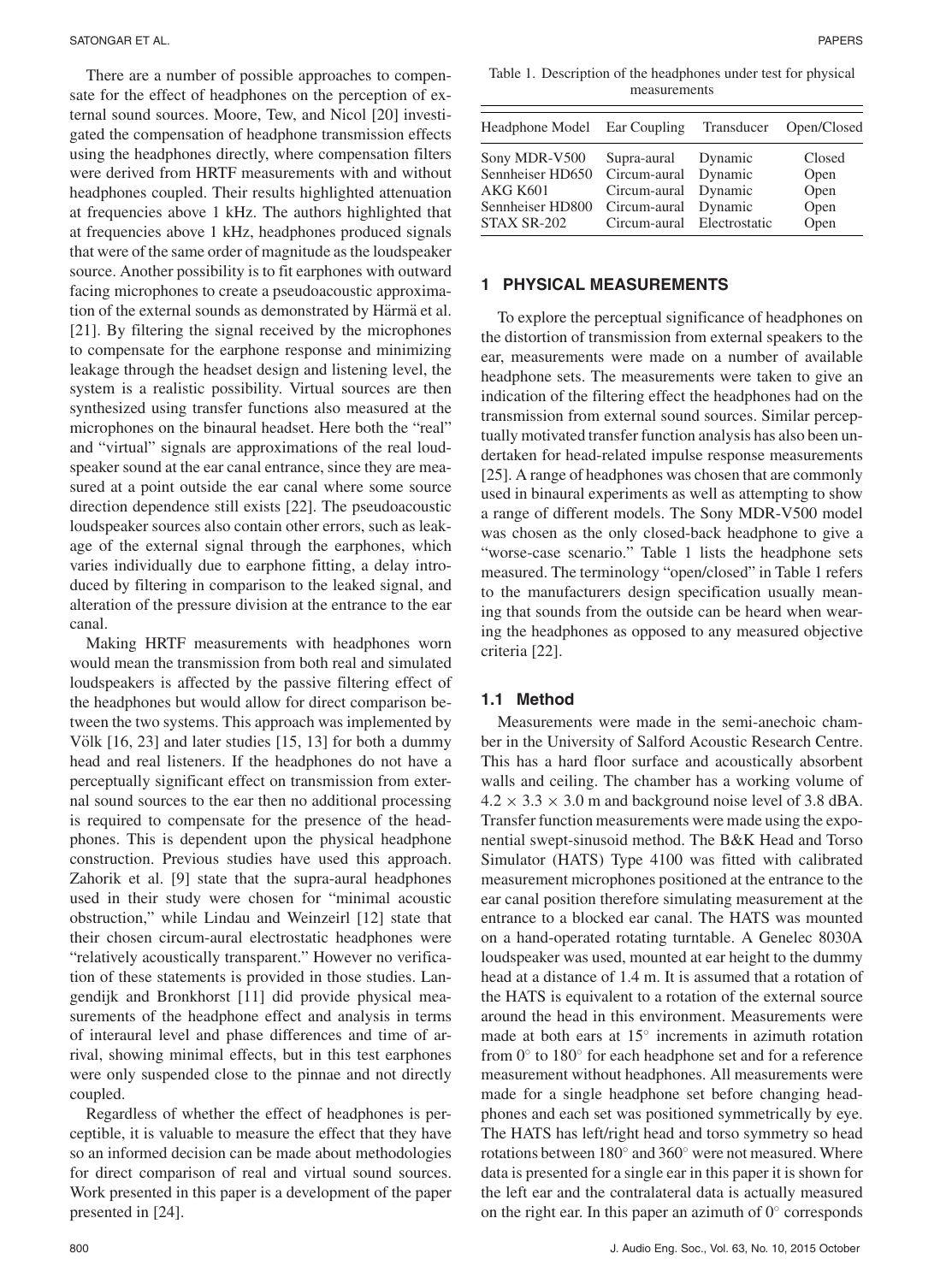

Fig. 1. Headphone sets mounted on B&K HATS for physical measurement stage of the investigation.

to directly in front of the head and positive rotation of the head is clockwise.

For each rotation angle and dummy-head ear, the transmission between the loudspeaker input and microphones at the blocked ear canal entrance point was measured for the two scenarios of (1) free-air and (2) headphones coupled. Both measurements contain electroacoustic transmission effects. Measurements were first converted to the complex frequency domain using a Fourier transform. The transfer function between measurements with and without headphones coupled will therefore show the effect of headphones on the blocked ear canal pressure as shown in Eq. (1).

$$
H_{effect}(\omega,\theta) = \frac{P_{blocked}^{hp}/E_{loudspeaker}}{P_{blocked}/E_{loudspeaker}}
$$
(1)

 $H_{effect}(\omega, \theta)$  is the transfer function between pressures at the blocked ear canal with and without headphones and highlights the filtering effect of the headphones on the dummy head. *Php blocked* is the pressure at the entrance to the blocked ear canal with headphones mounted, *Pblocked* is the pressure at the entrance to the blocked ear canal without headphones mounted and *Eloudspeaker* is the input voltage at the loudspeaker terminals. Fig. 1 shows the measurement setup for all configurations.

Perceptually motivated magnitude smoothing was applied by considering the auditory filter shapes and spacing [26]. This was implemented using the Auditory Modelling Toolbox [28] with a filter spacing of 0.1 ERBs. Each filterbank was applied to the inverse Fourier transforms of *Php blocked* /*Eloudspeaker* and *Pblocked*/*Eloudspeaker* independently and for each ear. Taking the time-domain RMS value for each output meant the perceptually smoothed effect of the headphones,  $|H_{effect}^{ERB}(k, \theta)|$ , could be calculated by taking the difference in log power spectrum between the two cases of with and without headphones mounted. Note the change in notation from  $\omega$  to *k*, where *k* represents the auditory filter center frequency.

#### **1.2 Results**

Fig. 2 shows the spectral error across azimuth for each headphone.

To achieve more insight into how headphones might affect localization acuity of external sound sources, particu-

larly in the horizontal plane, the interaural time and level differences (ITD and ILD) were approximated. The energy ratios for corresponding left and right auditory filter outputs were used to calculate the ILD in each frequency analysis band and source azimuth.

The difference from the case with no headphones was taken for each headphone to obtain the  $\triangle ILD$  error plots shown in Fig. 3.

Broadband ITD was calculated from the impulse responses using the minimum-phase cross-correlation method [27] and is plotted for each headphone in Fig. 4 alongside that of the reference measurements. This method, like others, generates some outliers at around 100◦ to 120◦ where the measured transfer function is not minimumphase. Broadband ITD was used because it has been shown that we are not sensitive to frequency-dependence of interaural delay [10].

#### **1.3 Effect of Repositioning**

For the physical measurements presented above, no repositioning was performed. However as a post hoc study, the effect of repositioning was measured for the STAX SR-202 headphone set at two different angles  $0°$  and  $90°$ . The experimental setup was equivalent although post hoc measurements were made in the full anechoic chamber at the University of Salford Acoustic Research Centre. Statistical analysis was performed to understand the significance of the different headphone-ear coupling in relation to the magnitude spectrum differences between the headphone sets measured. For each angle, the STAX SR-202 headphones were placed on the HATS and then completely removed and repositioned again before the next measurement. To consider the variance in  $|H_{\text{effect}}^{ERB}(k, \theta)|$ , the mean and standard deviation on the dB-scale magnitude responses was calculated for the output of each auditory filter band. Results are shown in Fig. 5.

#### **2 BEHAVIORAL STUDY—LOCALIZATION**

The behavioral effect of the distortion to sound transmission from external loudspeaker sources, passively caused by headphones, was then investigated in a localization test using the STAX SR-202. These headphones were chosen because they showed low errors in the physical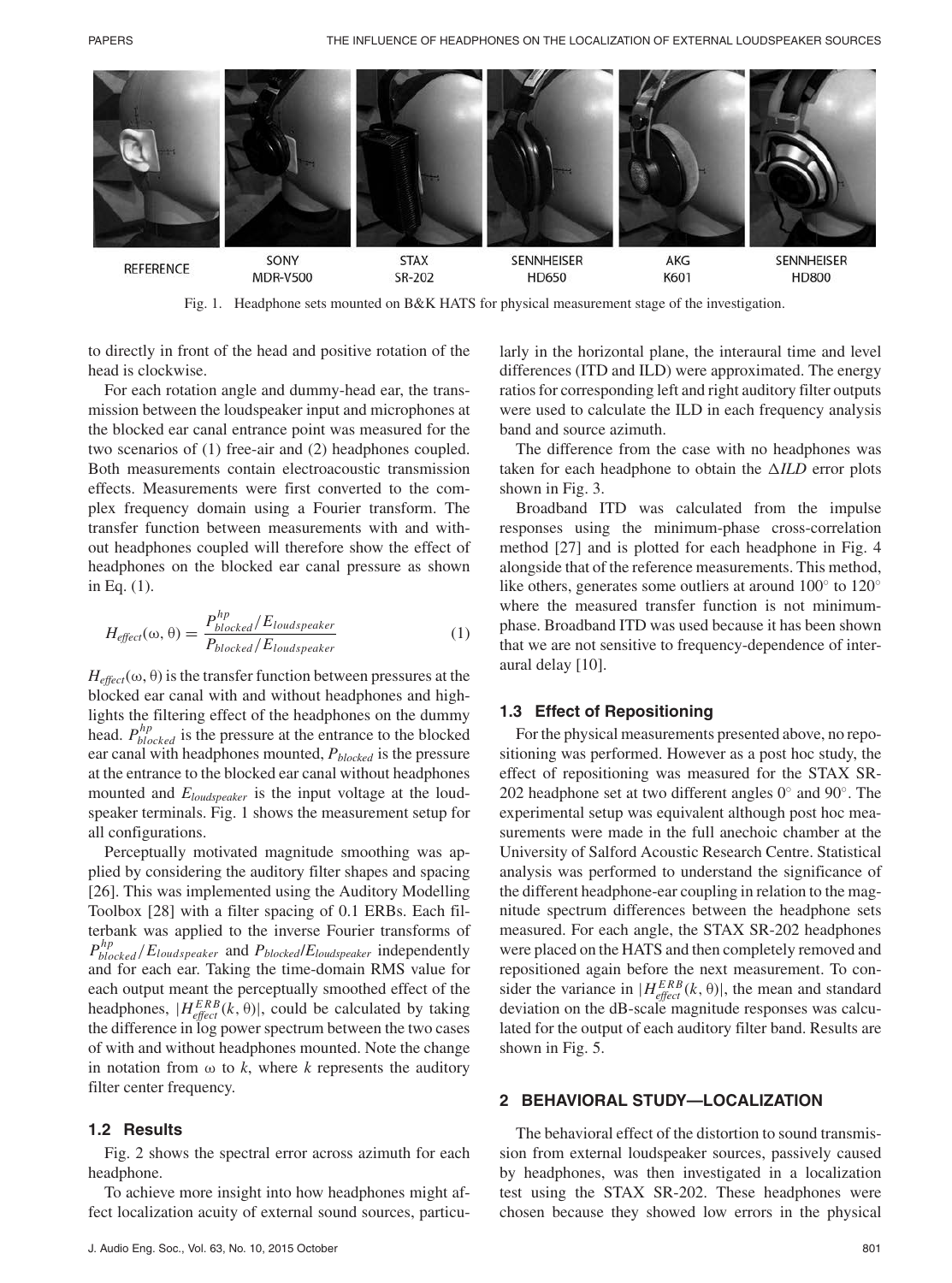

Fig. 2. 20 $log_{10}|H_{effect}^{ERB}(k, \theta)|$  for each headphone set, at all angles. This ratio of transfer functions after perceptually motivated frequency smoothing demonstrates the filtering effect to external sound sources when listening with headphones coupled to the ears of a B&K **HATS** 

measurements and have been used in previous comparison studies [12, 15]. The localization test was performed both with and without the headphones, to see whether their presence had a significant effect on localization acuity of an external loudspeaker source. Listeners were all recruited from the University of Salford.

## **2.1 Method**

There have been a number of proposed methods for reporting perceived direction of a sound source in a localization test; a summary can be found in [29]. In this experiment the egocentric method of head pointing was used by tracking the participants' head rotation in 6 degrees-of-freedom (DoF). This method is also comparable to the gun-pointing method used in [30] the difference being in the accuracy of the head opposed to hand for pointing. One disadvantage of this method is the possible disruption of natural listener behavior due to the head being used to point. A Vicon optical tracking system  $(4 \times$  Bonita cameras, Tracker software) was used to track head motion, with passive markers that can be mounted unobtrusively. A number of trackers were piloted before the test and this system was found to be most accurate and reliable. Manufacturer reported tracking precision is 0.5◦ in rotation and 0.5 mm in translation.

Two possible approaches when considering the localization task are: (1) participant auditions a sound source of finite length, then subsequently points to the perceived direction, or (2) participant turns to face the direction of a continuous or repeating sound source. The first method is most common in localization tests, assessing localization using static cues at the tested directions. The latter method allows "honing-in" on the source using dynamic localization cue changes but the final judgment only highlights localization error in the frontal region. The latter method was chosen to allow analysis of dynamic localization processes and to minimize inaccuracies due to the reporting method, since minimum audible angles are smallest in the frontal region. Throughout this paper a "judgment period" refers to the period of time between the start of a sound event and the participant's decision on localization direction.

The test was conducted in the BS.1116 compliant listening room at the University of Salford [31]. Twelve loudspeakers were placed at randomly distributed angles around the listening area (59◦, 105◦, 118◦, 126◦, 158◦, 188◦, 211◦, 245◦, 273◦, 294◦, 312◦, and 355◦), at a distance of 2.1 m from the center and at ear height. The test was split into two sessions with an optional break: (1) localization while wearing headphones (not connected to any sound source) and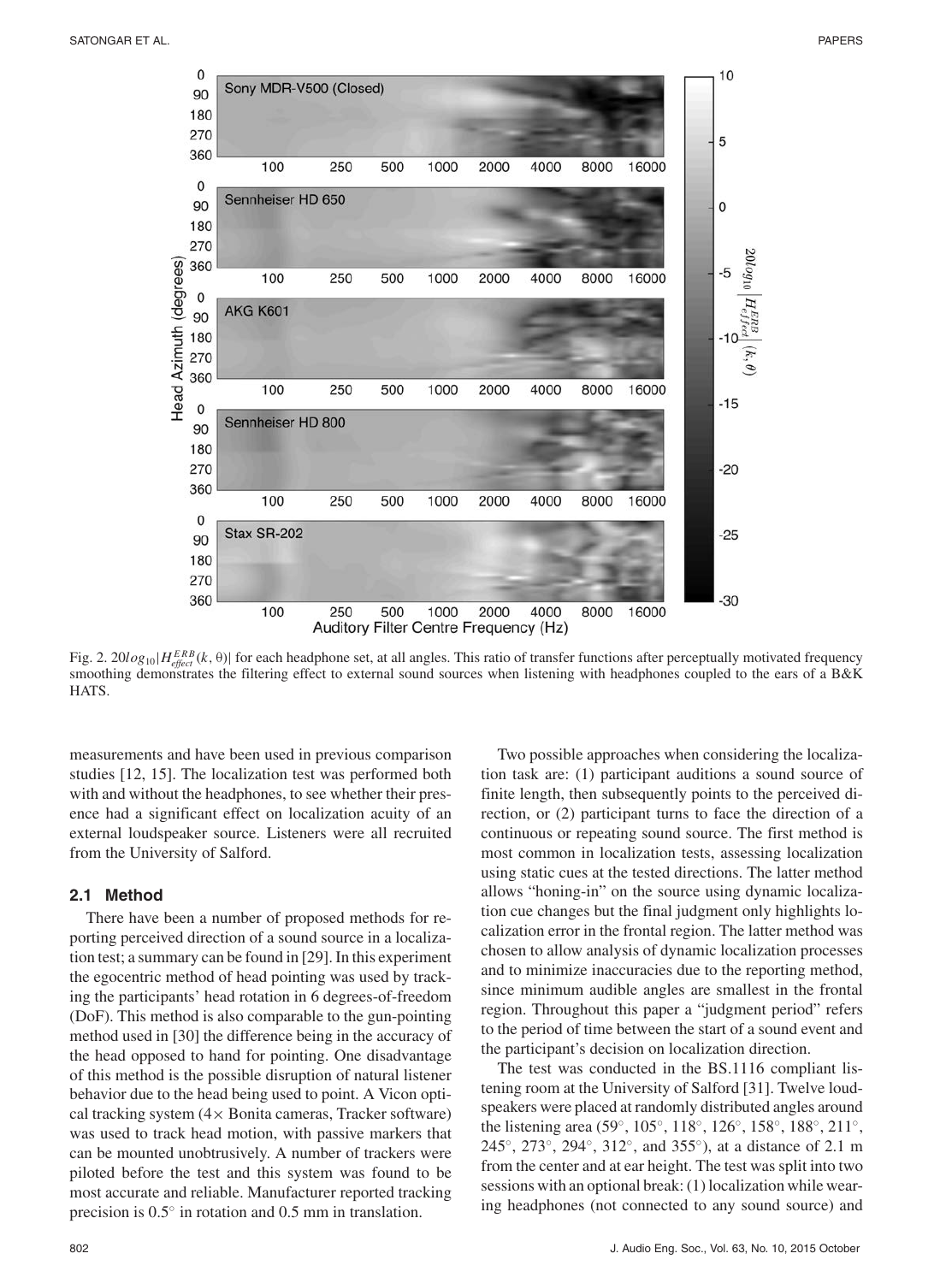

Fig. 3. ILD error for all measured headphones for all measured head-azimuths. High frequency spectral differences show the changes in ILDs of external sound sources when headphones are mounted for a B&K HATS.



Fig. 4. Broadband ITD with and without the measured headphones. The minimum-phase cross-correlation method was implemented on broadband impulse response measurements.

(2) localization without headphones. The order of sessions was randomized in an attempt to normalize experimental bias. In each session the loudspeakers were selected in random order with 5 repeats, giving a total of 120 trials per session. A thin polyester curtain was positioned in front of the loudspeakers with a  $\approx$ 2 m radius to avoid visual biasing by the ability to see the loudspeaker. The participants were seated on a rotating chair, which could have an impact on the nature of movements but was not investigated in this study directly. Ten voluntary participants (three inexperienced and seven experienced in listening tests) were used in the test. All participants reported normal hearing in a pre-test questionnaire but no audiometry tests were made.

Participants were asked to point their head toward the acoustic source and press a button to record their look direction. The next source then automatically started playing. A laser-pointing pen was mounted on the head to give a motor-visual indication as to the direction they were pointing. Participants were presented with repeating 500 ms pink noise bursts with a rectangular window and 500 ms silence between. The method focuses on frontal localization acuity but the large number of source directions helped to reduce experimental bias due to, e.g., room effects and increased the number of possible judgment patterns.

Participants performed a short initial training session to familiarize themselves with the method, in which they were asked to perform the localization task for each of the 12 loudspeakers. No feedback on accuracy was given at any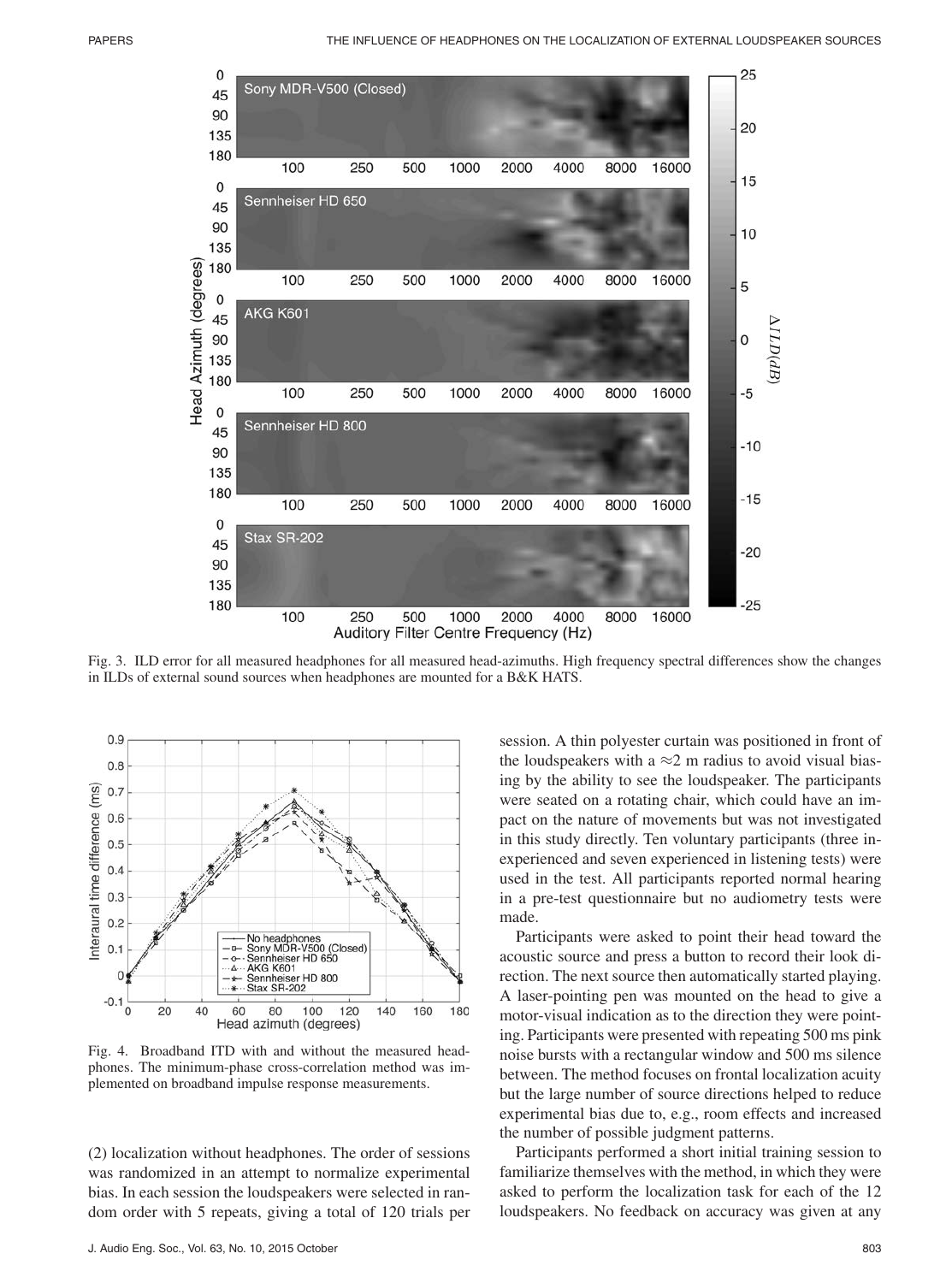

Fig. 5. Variability in  $|H_{effect}^{ERB}(k, θ)|$  considered by 3 repeated measurements and 1 original measurement from initial experiment setup (4 total). Solid line represents mean and shaded regions represent 1 standard deviation both measured on a dB scale.



Fig. 6. A picture demonstrating how listeners participated in the test. The response device can be seen on the participants lap. Reflective markers are visible mounted to the top of the headphones and one of the four tracking cameras can be seen in the background.

stage during the test. Fig. 6 shows an example participant conducting the test.

A calibration measurement preceded each session. The tracking system gave head position and orientation with 6 DoF relative to the room coordinate system with its origin at the center of the loudspeaker array. Headphone and headband tracking was calibrated within the tracking system and aligned to the room coordinate system. Prior to each session the participant was first asked to ensure the laser pen output matched their gaze by adjusting the headset on their head. They were then asked to point the laser pen to a black marker located on the speaker circumference at 0◦ and at speaker height. The tracked position and head rotation values were then recorded and used to determine the listener's head position from the tracker data throughout that session. Real-time tracking data was recorded throughout the experiment.

When the listener's head position moves from the origin the source angle with respect to the listener will change. Therefore before calculating localization error the real loudspeaker angle was geometrically corrected for the listener's head position at the time of reporting the perceived angle. The standard deviation in head translation from the origin across all listeners and trials was 8.97 cm. This meant that when processing the data, localization error could be more accurately represented. It also meant that participants were given freedom of movement throughout the test.

# **2.2 Results**

The most obvious method is to analyze the absolute localization error results but we also focus on the data captured during the decision making process. Since the chosen pointing method focuses on frontal localization error, the movement profile during the decision making process is analyzed in order to gain further insight.

# **2.2.1 Localization Error**

Localization error was calculated by taking the angular difference between the translation-corrected real source directions and the calibrated reported source directions. However, results highlighted that when looking at the signed error distributions for each session, the arithmetic means or constant errors (CE or accuracy) [29] were not equal to zero. Fig. 7 shows the mean signed localization error for each session with 95% confidence intervals.

Letowski and Letowski [29] explain that a non-zero mean signed localization error could be due to a number of possible factors such as lack of symmetry in listener hearing or listening conditions (that could have been emphasized by the use of a reverberant room). In an attempt to separate any external factors influencing the relevant results, Letowski and Letowski [29] also highlight that overall localization error (LE) can be split into two separately identifiable statistics: accuracy (constant error, systematic error, validity, bias), and precision (random error, repeatability, reliability, reproducibility, blur). Due to uncontrollable parameters, which may affect the mean signed localization error, it seems more experimentally justified to focus statistical analysis of localization on precision to ensure separation from any external effects on CE. The method of "mean correction" is also discussed by Letowski and Letowski. Signed error distribution means for each subject and session (STAX or NONE) can be seen in Fig. 7, these mean values were subtracted from the signed error samples for each subject. The mean signed error before correction is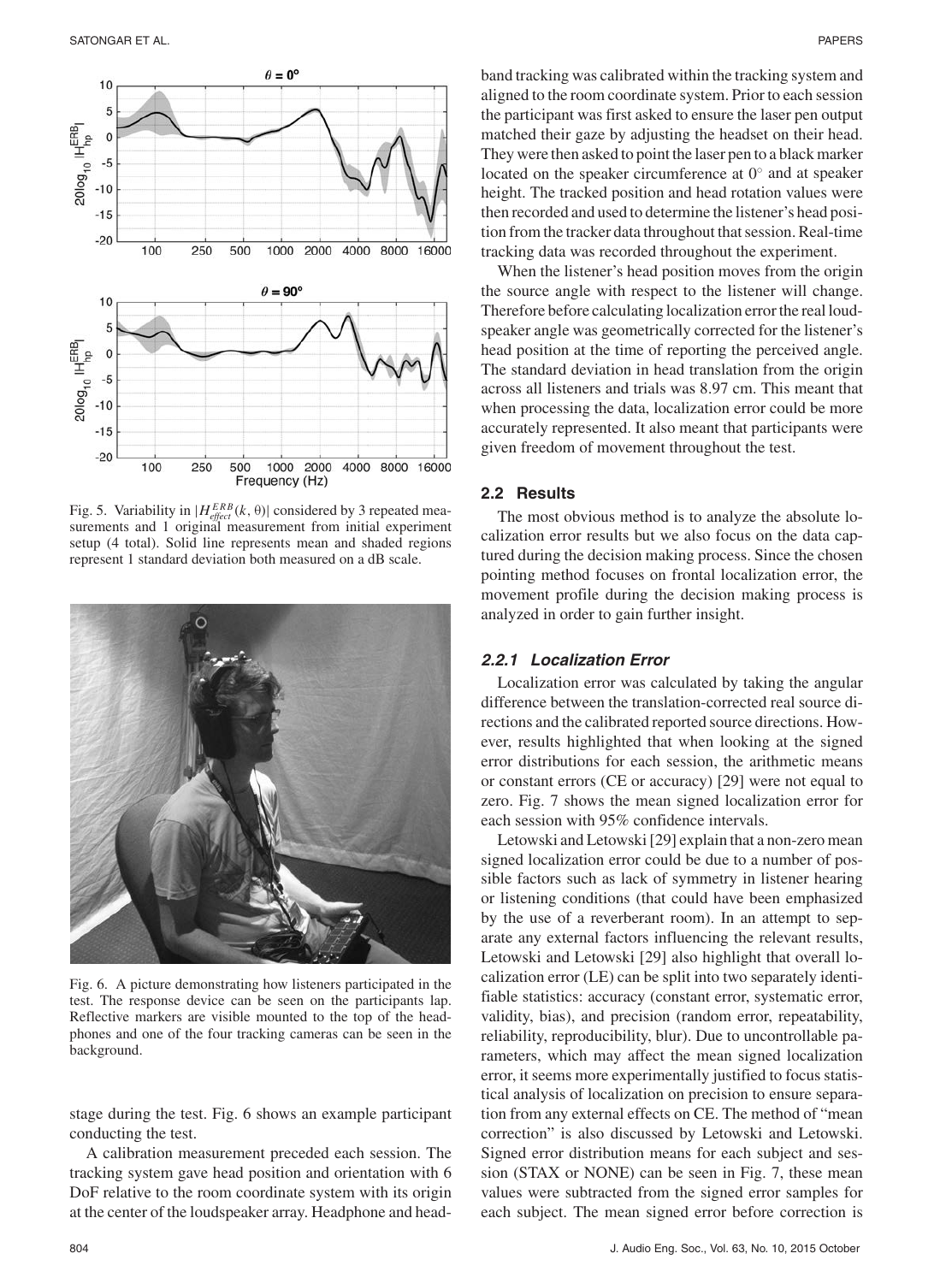

Fig. 7. Signed localization error without mean-correction for each subject. Filled markers represent the case of no headphones, hollow markers represented the case of listening with STAX coupled to ears. Error bars represent 95% confidence intervals.

also presented in Table 3. Precision or random error (RE) is commonly identified by looking at the difference in distribution between the two cases (with or without headphones) with standard deviation and variance being popular metrics. Fig. 8 shows the mean-corrected distributions of all listeners for the two possible scenarios. It has been shown [29] that a reliable way of highlighting RE of localization for normal distributions is to consider the signed standard deviation (SD) and mean unsigned error (MUE). The MUE (corrected) value is a compound statistic, which will highlight both RE and CE, but due to the CE-correction applied here, values only show differences in RE. MUE (no correction) highlight changes in both RE and CE. Although standard deviation can be susceptible to the outliers usually recorded in real behavioral data, it gives a good overview of the comparison of distributions for the two cases. Results are shown in Table 3.

#### **2.2.2 Time of Judgment**

Due to the localization task, any distortions introduced by the headphones at source angles other than close to  $0°$ may not be directly apparent in localization error, since the listener will arrive at a rotation with their head facing the source. However the effect of the headphones may change the process of forming the judgment. Table 3 shows the mean and standard deviation of the time-of-judgment (ToJ) values for the two cases.

#### **2.2.3 Number of Head Movements**

Another method of investigating the effect of the headphones is to consider the "judgment profile." Analysis of the

participants' head-movements during their judgment period is made. This highlights the reliance on using dynamic cues when the participants were wearing headphones. Wallach [32] describes the complex interaction between head movements and interaural cues. The number of times a participant changes their direction of head movement in each judgment can give another indication of the difficulty of localization. If a participant is making lots of head turns, we can assume that they are using the interaction of movement and aural cues to improve localization ability.

The number of head turns for each judgment was calculated using a Schmitt trigger on the angular head velocity with a threshold of 20◦/s. Fig. 9 shows an example of a judgment profile with the relevant features highlighted. Similar analysis has been used for comparison of virtual/real sources in localization tests by Wierstorf [15]. Table 3 shows the mean and standard deviation for each headphone case.

# **3 DISCUSSION**

Physical measurements showed that the headphones have a directionally dependent effect on the transmission from external sound sources above 1–2 kHz, depending upon the model. Above 3 kHz, errors are in the order of 10–20 dB, which is of the same order as variations across headphonefree measurements of 15◦ in azimuth separation. Most of the headphones cause a general attenuation at high frequencies, although sharp notches and peaks are present. The Sony headphones cause the greatest attenuation, due to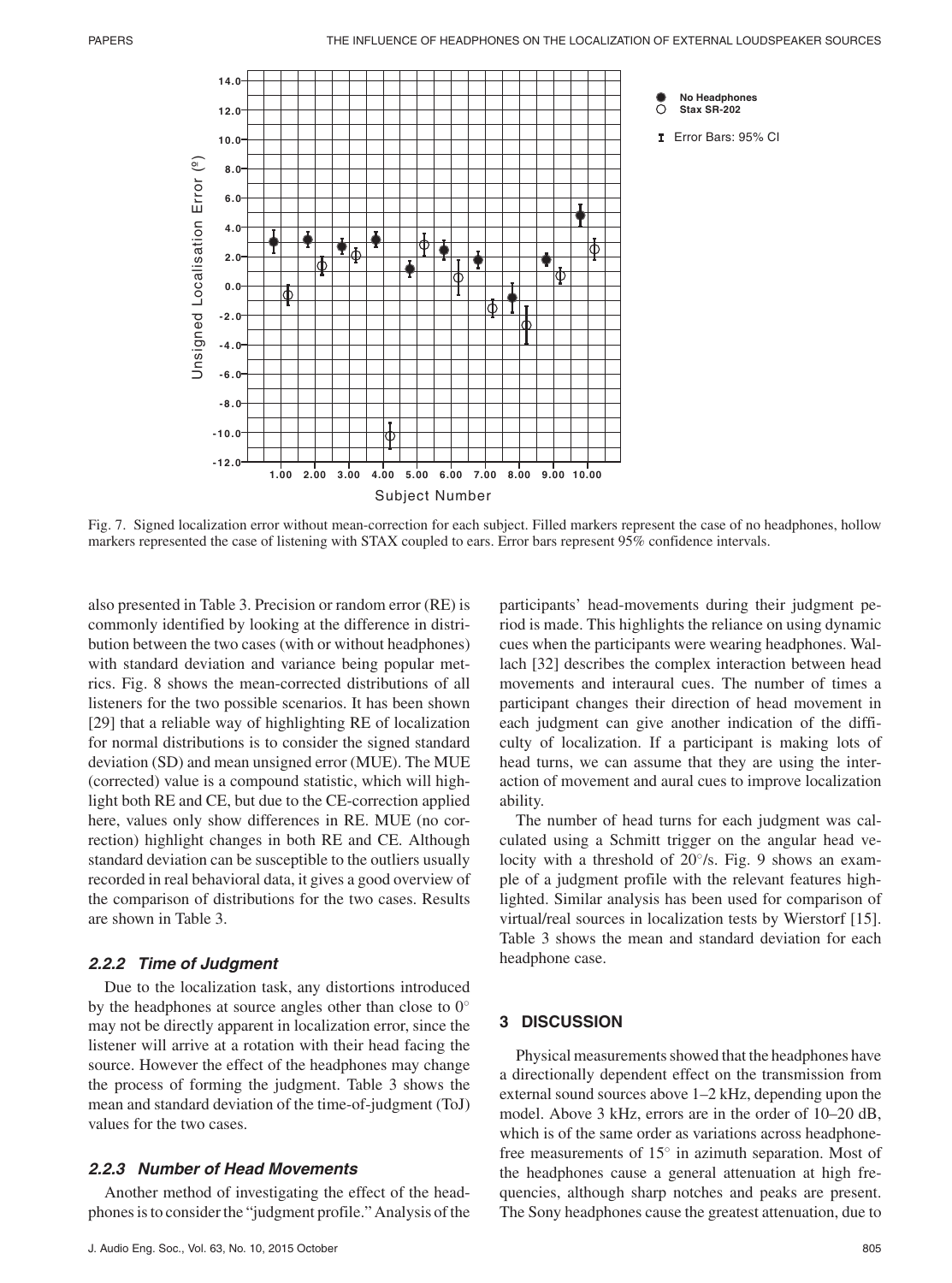

Fig. 8. Mean-corrected signed localization error histogram for(left) no headphones and (right) with headphones.

their closed-back design. The STAX SR-202 cause the least attenuation overall. Several headphones show a prominent error peak at approximately 8 kHz on the contralateral side, where there is a spectral notch in the *Pblocked*/*Eloudspeaker* measurement.

The STAX headphones exhibit a consistent error peak at approximately 100 Hz, which was approximately 5 dB higher on the ipsilateral side. This could be caused by mechanical resonance of the drivers, which due to the electrostatic design will be less damped than with other



Fig. 9. Calculation of number of head turns per judgment. Grey area defines the threshold region of 20 degrees/sec. Vertical lines indicate a turn.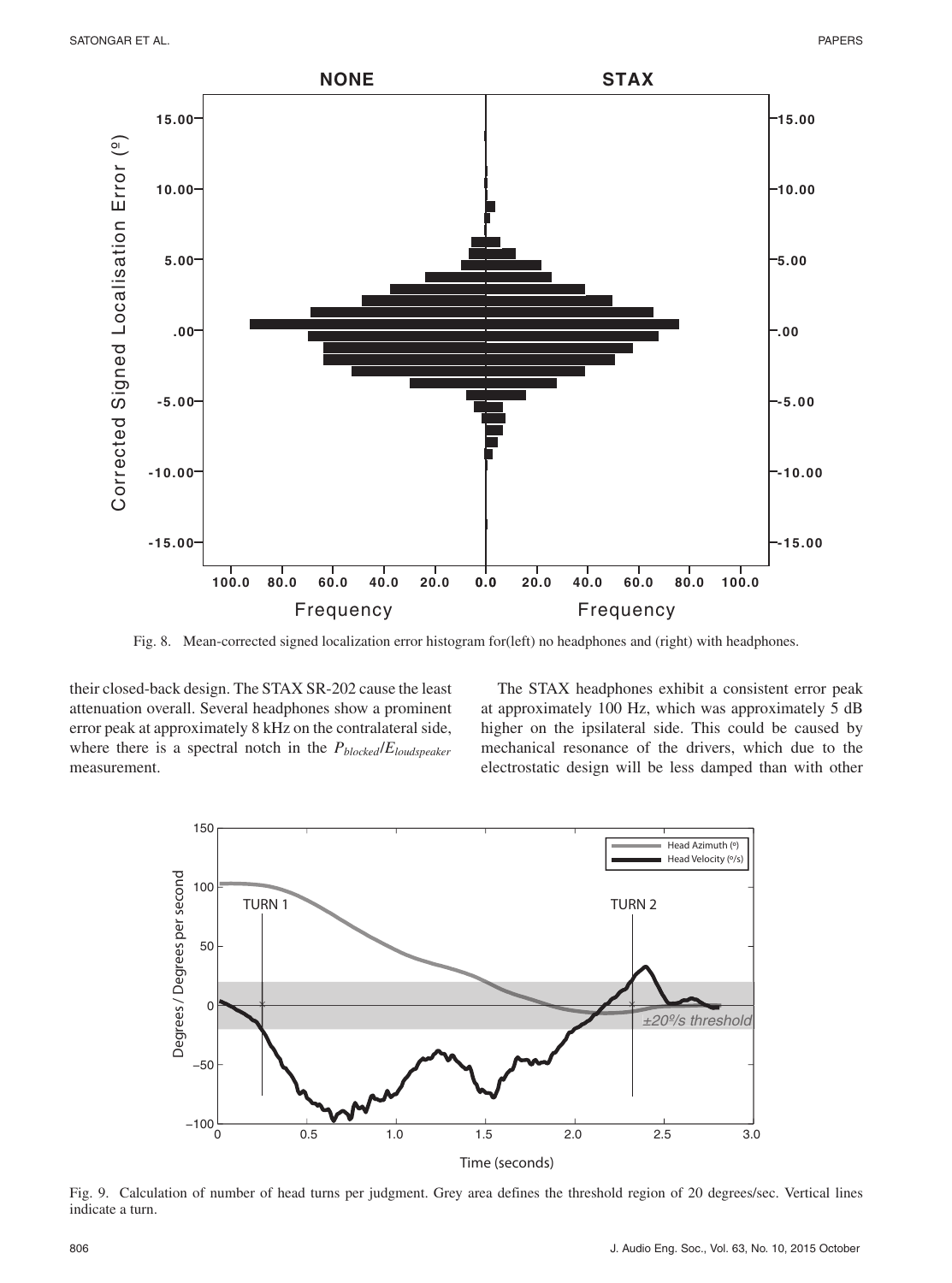Table 2. Root mean square, Standard Deviation, and Maximum absolute values for  $\triangle ILD$  and broadband *ITD* error across all measured directions

| Headphone Model RMS | ITD(ms) |       |         | ILD(dB) |      |            |
|---------------------|---------|-------|---------|---------|------|------------|
|                     |         | SD.   | MAX RMS |         | SD   | <b>MAX</b> |
| Sony MDR-V500       | 0.081   | 0.084 | 0.23    | 6.83    | 2.66 | 26.52      |
| Sennheiser HD650    | 0.033   | 0.024 | 0.08    | 5.04    | 1.64 | 21.40      |
| <b>AKG K601</b>     | 0.045   | 0.036 | 0.10    | 6.10    | 1.62 | 21.86      |
| Sennheiser HD800    | 0.044   | 0.045 | 0.15    | 4.57    | 1.41 | 22.13      |
| STAX SR-202         | 0.059   | 0.040 | 0.15    | 3.87    | 0.97 | 18.50      |

Table 3. Localization error and judgment statistics. SD is standard deviation and ToJ is the Time of Judgment

| <b>Statistic</b>                    | <b>NONE</b> | <b>STAX</b> |
|-------------------------------------|-------------|-------------|
| Uncorrected Mean Signed Error $(°)$ | 2.3         | $-0.5$      |
| Corrected SD Signed Error $(°)$     | 2.5         | 3.1         |
| Mean ToJ (seconds)                  | 3.2         | 3.4         |
| SD ToJ (seconds)                    | 1.3         | 1.4         |
| Mean Turns (n)                      | 1.3         | 1.4         |
| SD Turns (n)                        | 0.6         | 0.8         |

headphones. The other open-backed headphones show a small notch at roughly the same frequency so this could also highlight a specific interaction between the headphones and HATS coupling, which is exaggerated in the STAX measurements. The STAX headphones also showed another smaller peak at just below 2 kHz.

For measurements of  $|H_{effect}^{ERB}(k, \theta)|$  shown in Fig. 2, the observed errors are likely to have significant perceptual effects although further perceptual investigations are needed. The large abrupt changes to spectral level above 2 kHz could cause audible coloration, as well as a possible dulling of the sound due to general high-frequency loss. It was found that localization cues could be affected with similarly large sharp ILD errors above 2 kHz. There is a large variation between headphone models in amount of error introduced. The spectral and ILD effects are less substantial for the Sennheiser HD800 and particularly the STAX SR-202, which is unsurprising due to their more open design. ITD is not as affected as ILD for the Sennheiser and AKG headphones, but the closed-back Sony headphones and the STAX cause a significant decrease and increase in ITDs respectively at lateral source positions. Inspection of the impulse responses showed that this increase in ITD for the STAX is mostly due to a delay of the contralateral time-of-arrival. For less open headphones the ipsilateral time-of-arrival is delayed at lateral source positions, causing a decrease in ITD. The STAX headphones show the lowest ILD error in terms of mean and maximum values, as shown in Table 2. They also tend to increase ILD in contrast to the other tested headphones.

Fig. 5 highlights that there is a measurable effect of replacement on  $|H_{effect}^{ERB}(k, \theta)|$ , which is source direction dependent. This effect is larger for regions of spectral peaks and notches highlighting that the repositioning of the headphones change the complex system of resonances caused

by the headphone set and the pinna and ear-canal; this region is above 2–3 kHz that also corresponds to results of headphone transfer function variability with repositioning measured on human head [33]. The Stax headphones chosen for the repositioning analysis have a large circum-aural design, which avoids deformation of the pinna that could improve robustness to repositioning. The effect of repositioning is small for the 200 Hz–2 kHz region with changes in the region of 1 dB. The 100 Hz resonance found in the earlier physical measurements highlight increased variance, indicating the headphone-ear coupling as a variant factor of this parameter. Although not as dominant, similar increases at around 100 Hz can also be seen in results of headphone transfer function measurements with repositioning by Völk [33] and also for Stax SR Lambda measurements specifically in measurements by Masiero and Fels [13]. Comparing against the magnitude headphone effect responses for different headphones, it seems that for the 90◦ angle (measurement ipsilateral to speaker), the variance was smaller than the difference between headphone models. At  $0°$  measurement position, the variation in repositioning may cause the ranking of headphone models to overlap making the preference of headphones less defined.

Using a model of free-field sound transmission to the human external ear developed in [22], [34] presents results showing the influence of changes in radiation impedance when headphones are coupled to the ears of listeners. The term free-air-equivalent coupling (FEC) is presented [35] to define a type of headphone set that does not disrupt the radiation impedance of ear canal looking outwards and therefore the ratio of pressure divisions between blocked and open ear canal pressures measured with and without headphones coupled comes close to unity. A further developed selection criteria was later introduced by Völk [16, 36, 37] that improves robustness of the criteria at high-frequencies. Although FEC is a separate consideration from the physical capsule design of the headphone, changes in the radiation impedance could additionally contribute to the effect of headphones on the perception of external sound sources. However, this effect will not depend on the direction of the sound source relative to the head.

For behavioral testing, it can be seen that the use of headphones did increase the RE of localization error, however the increase was small: standard deviation by 0.6◦. This magnitude of increase could be considered experimentally trivial when compared to the unimpaired human localization ability. On average the number of head turns made by participants when wearing the Stax was 0.1 more than when not wearing headphones and also the length of time taken to reach a judgment was 0.2 seconds longer. This shows that normal localization cues were disrupted and participants may have found it more difficult to arrive at the judgment direction. These dynamic cues, in addition to the small localization precision error increase and large spectral changes highlight that care must be taken when implementing through-headphone listening test scenarios.

When localizing sound events, anecdotal experience of the authors showed that head movements were often required to resolve front-back confusions and help to more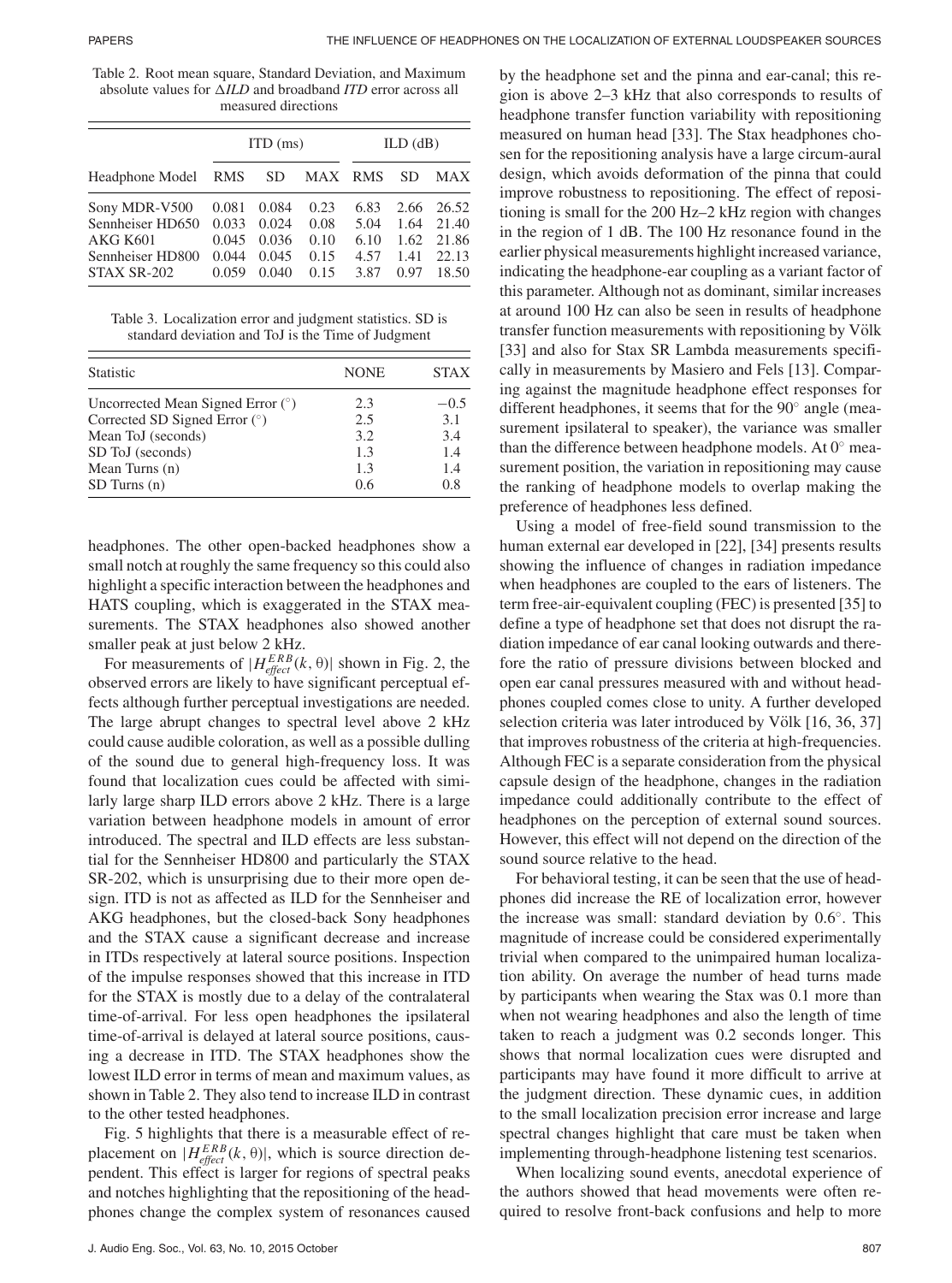accurately localize sound sources when wearing the Stax headphones. Informal listening through the headphones also highlighted the spectral effects but showed that the Stax headphones had least noticeable distortion in line with physical measurements.

# **4 CONCLUSIONS**

An assessment of the passive effect of headphones on the perception of external acoustic sources has been presented. Further analysis of physical measurements highlighted that headphones cause a measurable spectral error in HRTFs, with maximum spectral ILD distortion of 26.52 dB for the close-back headphones (equivalent to a change in ILD corresponding to a large change in sound source direction). There was a difference between headphone sets with the closed-back headphones introducing the largest distortions overall and the STAX SR-202 electrostatic headphones introducing the smallest spectral distortions, although lateral ITDs were enlarged.

A behavioral test showed that wearing STAX SR-202 headphones reduced the precision of external loudspeaker source localization, indicated by a 0.6<sup>○</sup> difference in the corrected standard deviation of signed localization error. Further analysis of head movement to obtain judgment profiles showed that the participants on average took 0.2 s longer to reach their final judgments and used 0.1 more head-turns, which could imply an increase in complexity of the localization process due to corrupted localization cues.

In light of the findings in this study, it is recommended that care must be taken when choosing headphones for a scenario in which a listener is presented with external acoustic sources. Results for different headphone designs highlight that the use of electrostatic transducers could help maintain natural acoustical perception, however, the effect on perception is still measurable and therefore headphone transparency should not be assumed. For an alternative solution it is recommended that headphones be worn during HRTF measurements to allow like-for-like comparison between the real and virtual sources, where in-situ HRTF measurement is possible [16, 23].

# **5 ACKNOWLEDGMENTS**

The authors would like to thank Frank Melchior, Chris Dunn, and the anonymous reviewers for their advice and constructive comments. Work presented here was part of an Industrial CASE studentship supported by the EPSRC and BBC Research and Development as a part of the BBC Audio Research Partnership.

#### **6 REFERENCES**

[1] P. Minnaar, "Enhancing Music with Virtual Sound Sources," *Hearing J.*, vol. 63, no. 9, pp. 38–43 (2010). http://dx.doi.org/10.1097/01.HJ.0000388539.35029.2c

[2] P. X. Zhang and W. M. Hartmann, "On the Ability of Human Listeners to Distinguish between Front and Back,"

*Hearing Research*, vol. 260, no. 1–2, pp. 30–46 (2010). http://dx.doi.org/10.1016/j.heares.2009.11.001

[3] M. A. Ericson and R. L. McLinley, "The Intelligibility of Multiple Talkers Separated Spatially in Noise," in R. H. Gilkey and T. B. Anderson, (Eds.), *Binaural and Spatial Hearing in Real and Virtual Environments* (Lawrence Erlbaum, Hillsdale, NJ, 1997), pp. 701–724.

[4] Staff Technical Writer, "Binaural Technology for Mobile Applications," *J. Audio Eng. Soc.*, vol. 54, pp. 990– 995 (2006 Oct.).

[5] S. Linkwitz, "Binaural Audio in the Era of Virtual Reality: A Digest of Research Papers Presented at Recent AES Conventions," *J. Audio Eng. Soc.*, vol. 51, pp. 1066– 1072 (2003 Nov.).

[6] P. Minnaar, S. K. Olesen, F. Christensen, and H. Møller, "Localization with Binaural Recordings from Artificial and Human Heads," *J. Audio Eng. Soc.*, vol. 49, pp. 323–336 (2001 May).

[7] H. Møller, D. Hammershøi, C. B. Jensen, and M. F. Sørensen, "Evaluation of Artificial Heads in Listening Tests," *J. Audio Eng. Soc.*, vol. 47, pp. 83–100, (1999 Mar.).

[8] H. Møller, M. F. Sørensen, C. B. Jensen, and D. Hammershøi, "Binaural Technique: Do We Need Individual Recordings?" *J. Audio Eng. Soc.*, vol. 44, pp. 451–469 (1996 Jun.).

[9] P. Zahorik, F. Wightman, and D. Kistler, "On the Discriminability of Virtual and Real Sound Sources," *Proc. 1995 Work. Appl. Signal Process. to Audio Acoustics*, pp. 76–79 (1995). http://dx.doi.org/10.1109/ ASPAA.1995.482951

[10] W. M. Hartmann and A. Wittenberg, "On the Externalization of Sound Images," *J. Acoust. Soc. Am.*, vol. 99, no. 6, pp. 3678–3688 (1996). http://dx.doi.org/ 10.1121/1.414965

[11] E. H. A. Langendijk and A. W. Bronkhorst, "Fidelity of Three-Dimensional-Sound Reproduction Using a Virtual Auditory Display," *J. Acoust. Soc. Am.*, vol. 107, no. 1, pp. 528–537 (2000). http://dx.doi.org/10.1121/1.428321

[12] A. Lindau and S. Weinzierl, "Assessing the Plausibility of Virtual Acoustic Environments," *Acta Acustica united with Acustica*, vol. 98, no. 5, pp. 804–810 (2012 Sep.). http://dx.doi.org/10.3813/AAA.918562

[13] J. Fels, J. Oberem, and B. Masiero, "Experiments on Authenticity and Naturalness of Binaural Reproduction via Headphones," in *Proceedings of Meetings on Acoustics*, vol. 19 (2013). http://dx.doi.org/10.1121/1.4799533

[14] H. Wierstorf, A. Raake, and S. Spors, "Localization" of a Virtual Point Source within the Listening Area for Wave Field Synthesis" presented at the *133rd Convention of the Audio Engineering Society* (2012 Oct.), convention paper 8743.

[15] H. Wierstorf, S. Spors, and A. Raake, "Perception and Evaluation of Sound Fields," in *59th Open Seminar on Acoustics* (2012).

[16] F. Völk, "Interrelations of Virtual Acoustics and Hearing Research by the Example of Binaural Synthesis," *Technische Universitat M¨ unchen ¨* (2013).

[17] F. Völk and H. Fastl, "Physical Correlates of Loudness Transfer Functions in Binaural Synthesis," in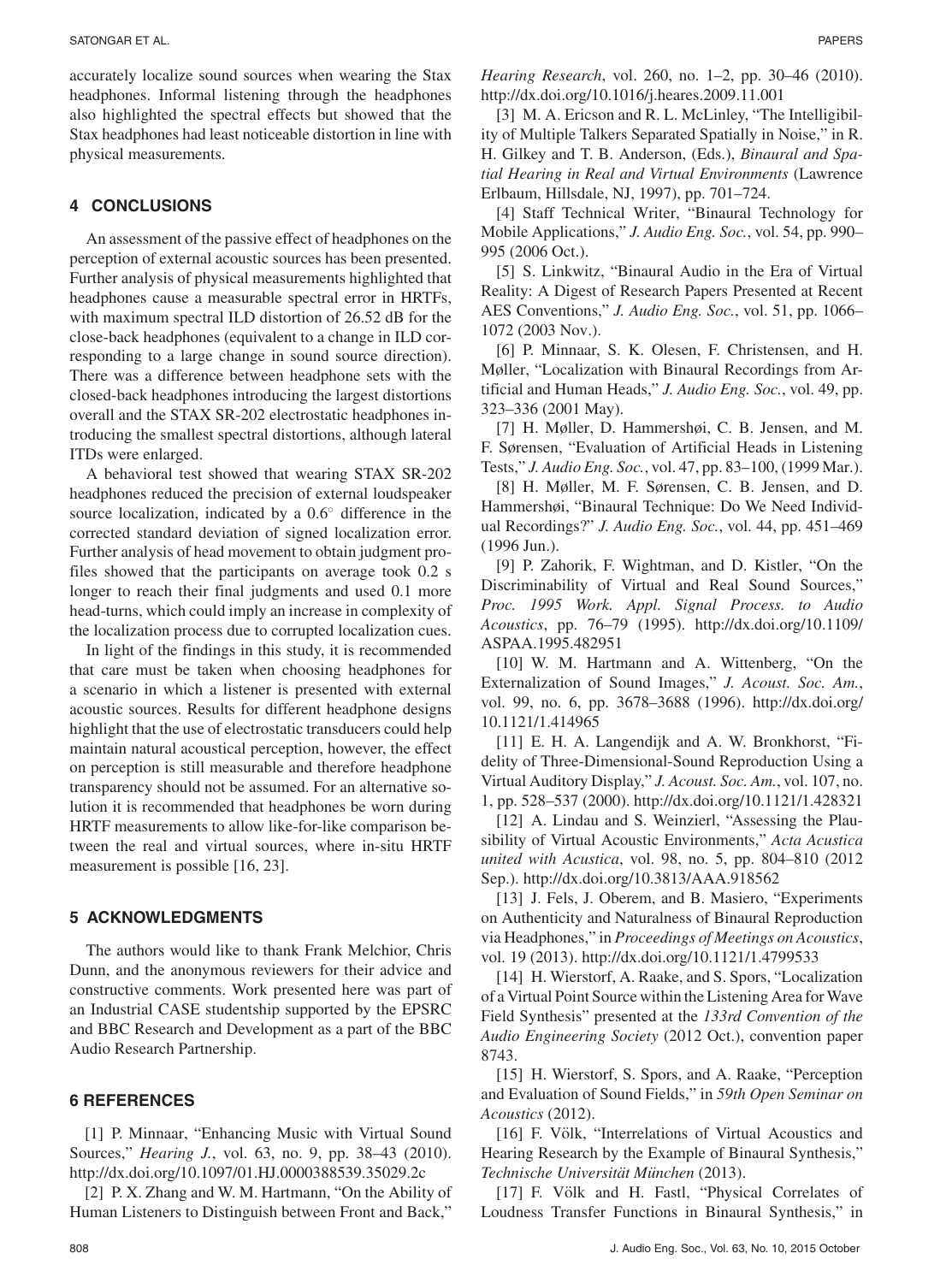*Proceedings of Meetings on Acoustics*, vol. 19 (2013), http://doi.org/10.1121/1.4799873.

[18] V. Erbes, F. Schultz, A. Lindau, and S. Weinzierl, "An Extraaural Headphone System for Optimized Binaural Reproduction," in *DAGA: The 38th German Annual Conference on Acoustics*, pp. 17–18 (2012).

[19] J. Blauert, *Spatial Hearing* (MIT, Cambridge, MA, 1997).

[20] A. H. Moore, A. I. Tew, and R. Nicol, "Headphone" Transparification: A Novel Method for Investigating the Externalization of Binaural Sounds," presented at the *123rd Convention of the Audio Engineering Society* (2007 Oct.), convention paper 7166.

[21] A. Härmä, J. Jakka, M. Tikander, M. Karjalainen, T. Lokki, J. Hiipakka, and G. Lorho, "Augmented Reality Audio for Mobile and Wearable Appliances," *J. Audio Eng. Soc.*, vol. 52, pp. 618–639 (2004 Jun.).

[22] H. Møller, "Fundamentals of Binaural Technology," *Applied Acoustics*, vol. 36, pp. 171–218 (1992). http://dx.doi.org/10.1016/0003-682X(92)90046-U

[23] F. Völk and H. Fastl, "Locating the Missing 6 dB by Loudness Calibration of Binaural Synthesis," presented at the *131st Convention of the Audio Engineering Society* (2011 Oct.), convention paper 8488.

[24] D. Satongar, C. Pike, Y. W. Lam, and A. I. Tew, "On the Influence of Headphones on Localization of Loudspeaker Sources," presented at the *135th Convention of the Audio Engineering Society* (2013 Oct.), convention paper 8953.

[25] F. Völk, M. Straubinger, L. Roalter, and H. Fastl, "Measurement of Head Related Impulse Responses for Psychoacoustic Research," in *NAG/DAGA Rotterdam 2009*, pp. 164–167 (2009).

[26] B. R. Glasberg and B. C. Moore, "Derivation of Auditory Filter Shapes from Notched-Noise Data," *Hearing Research*, vol. 47, no. 1–2, pp. 103–38 (1990 Aug.). http://dx.doi.org/10.1016/0378-5955(90)90170-T

[27] J. Nam, J. S. Abel, and J. O.III Smith, "A Method for Estimating Interaural Time Difference for Binaural Synthesis," presented at the *125th Convention of the Audio Engineering Society* (2008 Oct.), convention paper 7612.

[28] P. L. Søndergaard, J. F. Culling, T. Dau, N. Le Goff, M. L. Jepsen, P. Majdak, and H. Wierstorf, "Towards a Binaural Modelling Toolbox," *Forum Acoustica*, pp. 2081– 2086 (2011).

[29] T. R. Letowski and S. T. Letowski, "Auditory Spatial Perception: Auditory Localization," in P. Strumillo, (Eds.) *Advances in Sound Localization*, InTech, Available from: http://www.intechopen.com/books/advances-in-soundlocalization/localization-error-accuracy-and-precision-ofauditory-localization., http://doi.org/10.5772/15652.

[30] J. Sandvad, "Dynamic Aspects of Auditory Virtual Environments," presented at the *100th Convention of the Audio Engineering Society* (1996 May), convention paper 4226.

[31] ITU, "Methods for the Subjective Assessment of Small Impairments in Audio Systems including Multichannel Sound Systems (Rec. ITU-R BS.1116-1)" (1997).

[32] H. Wallach, "The Role of Head Movements and Vestibular and Visual Cues in Sound Localization," *J. Exp. Psychol.*, vol. 27, no. 4, pp. 339–368 (1940). http://dx.doi.org/10.1037/h0054629

[33] F. Völk, "Inter- and Intra-Individual Variability in the Blocked Auditory Canal Transfer Functions of Three Circum-Aural Headphones," *J. Audio Eng. Soc.*, vol. 62, pp. 315–323, (2014 May).

[34] H. Møller, D. Hammershøi, C. B Jensen, and M. F. Sørensen, "Transfer Characteristics of Headphones Measured on Human Ears," *J. Audio Eng. Soc.*, vol. 43, pp. 203–217 (1995 Apr.).

[35] H. Møller, M. F. Sørensen, D. Hammershøi, and C. B. Jensen, "Head-Related Transfer-Functions of Human-Subjects," *J. Audio Eng. Soc.*, vol. 43, pp. 300–321 (1995 May).

[36] F. Völk, "System Theory of Binaural Synthesis," presented at the *131st Convention of the Audio Engineering Society* (2011 Oct.), convention paper 8568.

[37] F. Völk, "Headphone Selection for Binaural Synthesis with Blocked Auditory Canal Recording," presented at the *132nd Convention of the Audio Engineering Society* (2012 Apr.), convention paper 8677.